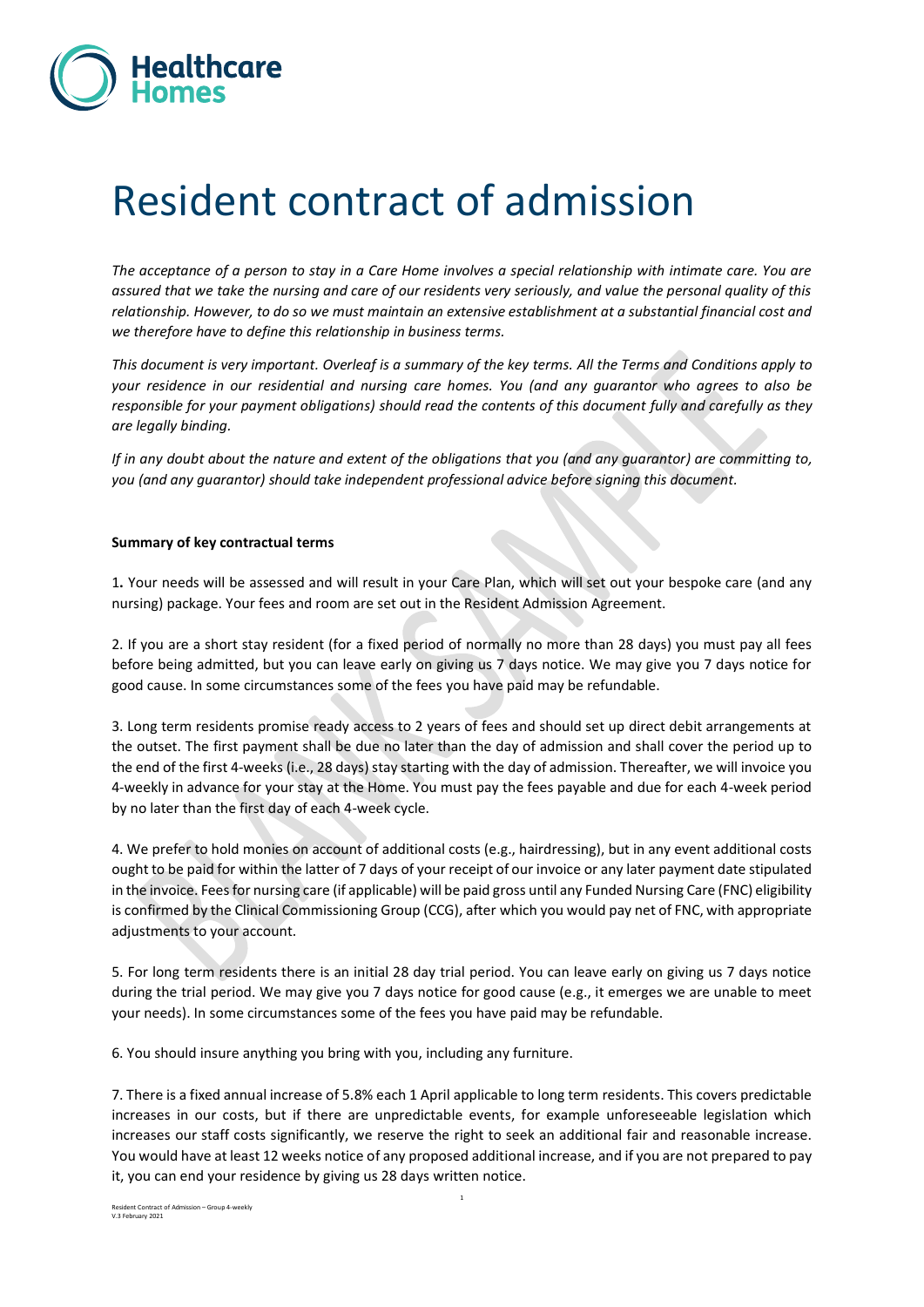

8. Changes in your care (or nursing) needs (which will be recorded in your Care Plan) or a change of room may lead to fee adjustments.

9. If you are a long term resident, you should let us know if your financial position changes to the extent that you have less than six months fee funding available. Each year we will ask for an update of your (and any guarantor's) finances. If you have a guarantor, they will have a parallel but personal and independent responsibility to pay any monies due to us which you have failed to pay.

10. If there may be a need to switch from self-funding, we wish to work with you to see if this achievable.

11. If you are a long term resident, your absence from your room would result in a 10% discount for the second through to sixth week of your absence, but the fee for the first week of your absence is payable in full. During these 6 weeks there ought to be discussions between us and you about our keeping the room available for you.

12. If you are a long term resident, either you or we can end your residence on 28 days notice, but we can only do so in certain specified circumstances. Termination can be on no or shorter notice if the circumstances are sufficiently urgent or serious (e.g., behaviour which is a risk or danger to you or others). Our preference is to attempt to resolve issues between you and us by discussion and engagement with you.

13. If your belongings are not removed within 10 days of the termination date, we may charge you reasonable removal and storage costs, and eventually will dispose of them.

14. Your estate will be charged a minimum of 3 days post death fees, calculated from the day after your death, and will continue to be charged if your belongings are not removed from your room, subject to a maximum of 10 days post death fees.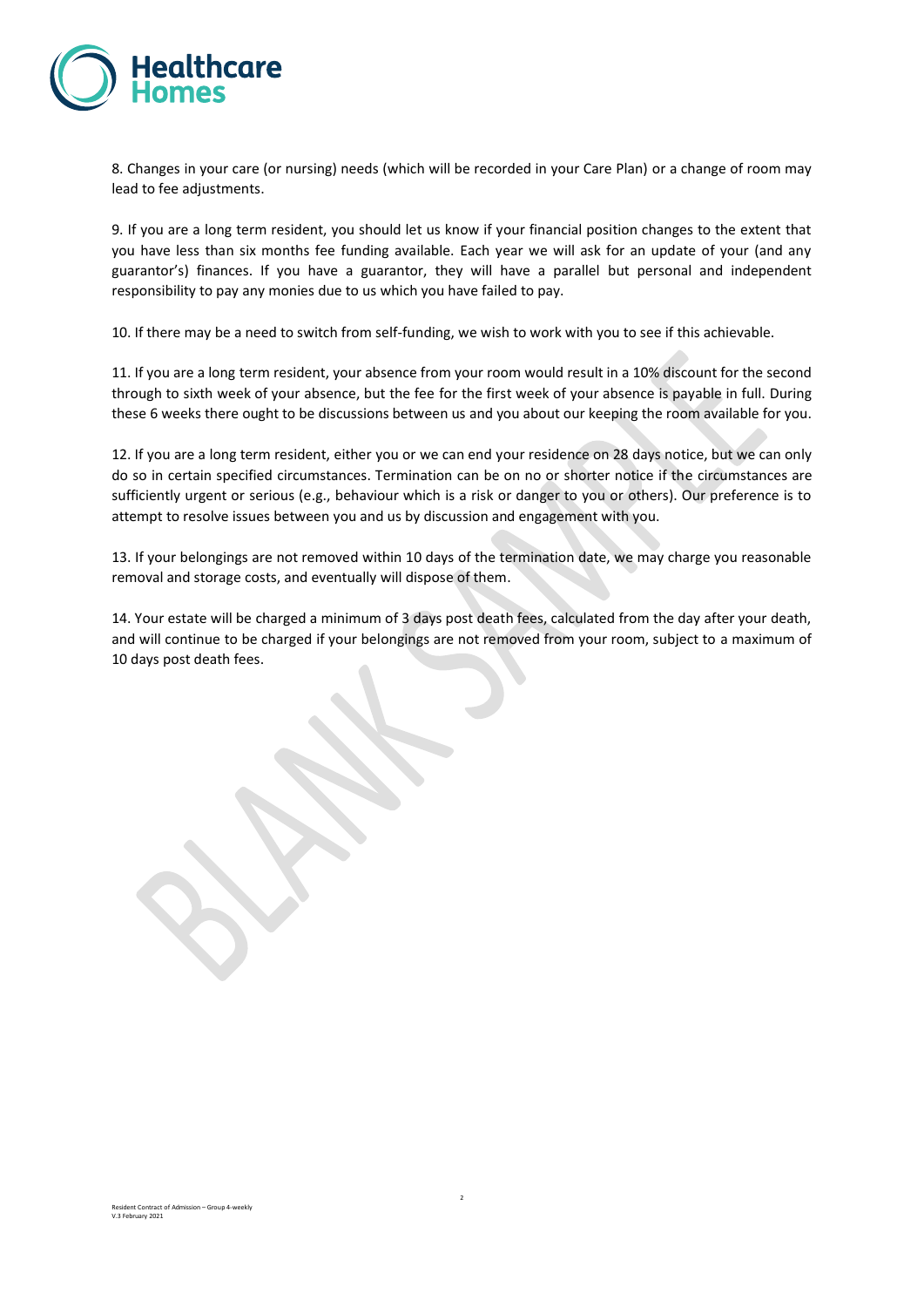

## **Terms and Conditions**

This agreement is made between: -

- 1. Healthcare Homes Group Limited (Company Number 05507277) whose registered office is at The Beeches, Apex 12, Old Ipswich Road, Colchester, Essex, CO7 7QR. (Referred to as **'we', 'the Company'** or **'us'**); and
- 2. The person named in the Residents Admission Agreement or the Resident's Attorney or the Resident's Deputy (referred to as **'you'** or **'the Resident'**)

#### **1. Introduction**

- 1.1. These are the terms and conditions on which you become a resident at one of our homes. The summary of the key contractual terms above is merely a summary.
- 1.2. Nothing in the summary of the key contractual terms above shall affect the meaning and effects of this agreement. These Terms and Conditions and the Resident Admission Agreement at the end of this document together constitute the entire agreement between you and us for the care and any nursing services that we provide to you. If there is a conflict between the summary of the key contractual terms, and the Terms and Conditions and the Resident Admission Agreement, the latter shall prevail. Please therefore ensure that you read these Terms and Conditions carefully, and check that the details in the Resident Admission Agreement are complete and accurate. If you think that there is a mistake or require any changes, please contact us to discuss. We will confirm any changes in writing to avoid any confusion between you and us.

#### **2. Guarantor (only applicable to Long Stay Residents)**

2.1. If someone (referred to as the **'Guarantor'**) in addition to you is to be responsible for ensuring that fees are paid under this Agreement, you must arrange for the Guarantor to sign this Agreement as well. Where we refer to your obligations to make any payment under this Agreement that obligation will a be joint and personal obligation of your Guarantor.

#### **3. Fees**

- 3.1. It is your responsibility to pay all fees associated with your stay at one of our homes.
- 3.2. The fees that you are required to pay for your stay at one of our homes are detailed in the Resident Admission Agreement. If you are a Long Stay resident and paying by Direct Debit, a Direct Debit Mandate must be completed and returned to us prior to admission. Failure to provide such completed Direct Debit Mandate may result in admission being delayed or refused. Any alterations to our bank details ought to be notified to you by us in writing.
- 3.3. There are four circumstances under which your fees may or will be adjusted, as follows:
	- 3.3.1. If your needs change

3.3.1.1. Except in rare, urgent cases, by the time of your admission we will have completed a pre admission assessment, upon which will be formulated your care package in which your needs will be identified and which sets out how we will meet them, all of which shall be recorded in your bespoke Care Plan. With the passage of time those needs may change. If in our reasonable judgement, based on our experience and expertise as a care home operator,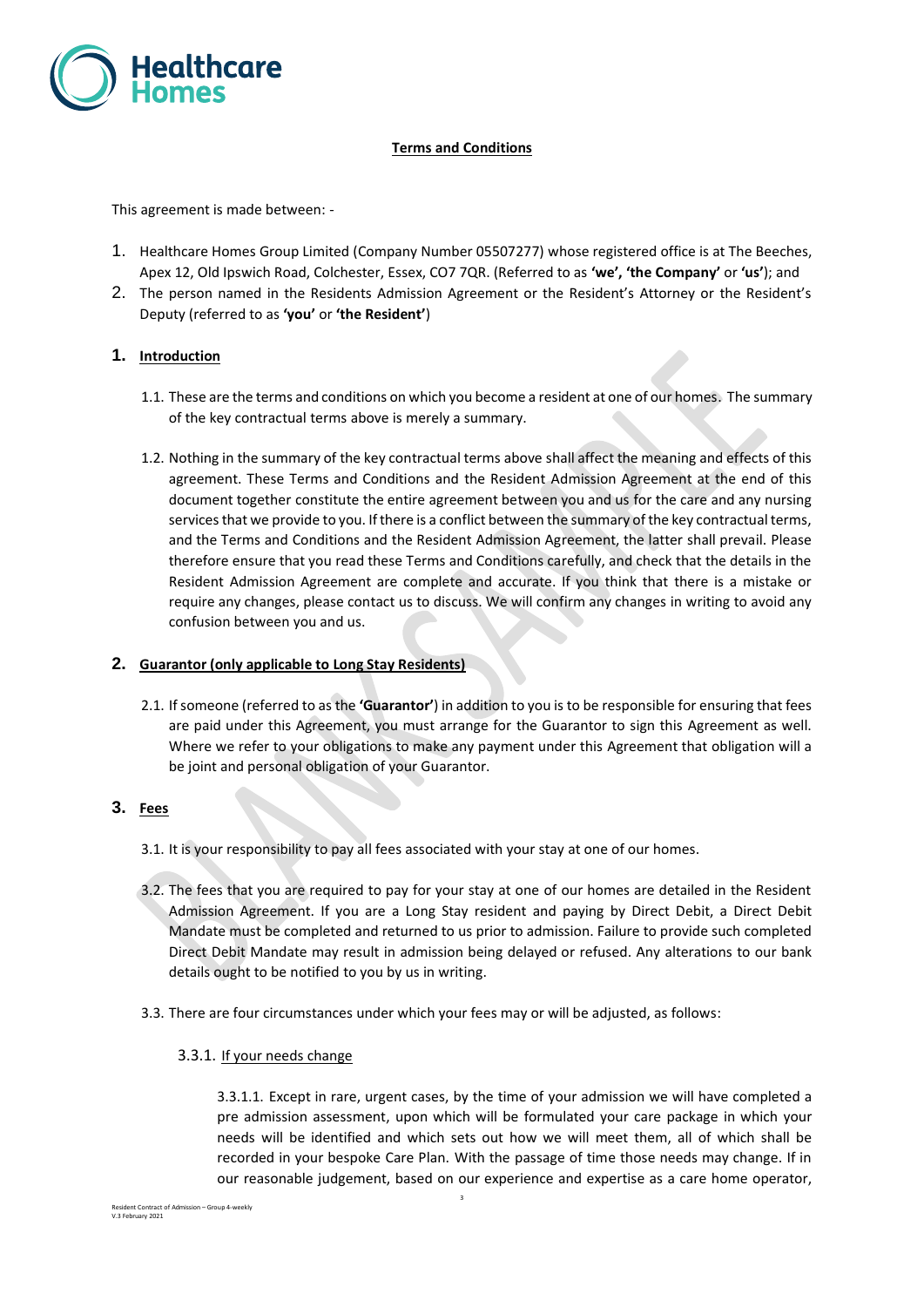

your needs change materially, we shall notify you in writing promptly of that change, the basis for and outcome of our judgement (including our perception of risks and the steps that will meet that change, for example that nursing care has become necessary) and its costs implications. Any fee revisions would be reasonable.

3.3.1.2. Generally, such notification will be given not less than twenty eight (28) days before the change and any fee revision is implemented. Fee revisions (subject to clause 3.3.1.4) become payable from when we start providing you with your revised needs.

3.3.1.3. If your needs change is urgent (for example severe behavioural issues which put you or other residents at risk), we shall notify you as quickly as practicable, and implement the necessary steps to meet that urgent needs change immediately. In such instances we reserve the right to charge you immediately a revised, reasonable fee.

3.3.1.4. If you disagree with our assessment of your needs change or the steps to be taken to address it, you should consult an independent healthcare professional and obtain and share with us their opinion on our assessment within twenty eight (28) days of your receiving from us written notification of your needs change. Provided you have sent us the opinion within such twenty eight (28) days and we have the capability to implement it, we shall accept and comply with that opinion. If the opinion confirms our assessment, you will be liable for our revised, reasonable fees from the day we started implementing the needs change.

3.3.1.5. If after more than twenty eight (28) days of your receiving from us notification of your needs change you still do not agree with our assessment and/or the confirmatory opinion of the independent healthcare professional, you may give the Home Manager at the Home not less than twenty eight (28) days written notice of termination (which will commence on the date you give us written notice), but you will remain liable for our revised, reasonable fees (in so far as they are more than the fees charged before the needs change) until you have left the Home permanently, and if you do not pay them, we shall be entitled to give you twenty eight (28) days written notice of termination (which will commence on the date we give you written notice) and if necessary commence court recovery steps.

#### 3.3.2. Change of room

3.3.2.1. If you wish to have a superior (or inferior) room to the one which you occupy, then subject to availability and agreeing a revised, reasonable fee, we will endeavour to meet your request.

3.3.2.2. If there is a change of funding upon your ceasing wholly or partly to be a private payer, and a local authority or an NHS body proposes and we agree to accept such funding, our agreement to accept such funding may be conditional on your moving to a different room. This would also bring an end to this Agreement and you will need to enter into our Funded Terms and Conditions of Stay. We would enter into an agreement with the local authority or the NHS body. If you wished to have facilities and/or services beyond those provided under our agreement with the local authority or the NHS body, a Lifestyle Choice Top-Up Contract would need to be entered into with us.

3.3.2.3. There may be a need to change your room, which we would discuss with you beforehand. Unless the circumstances are urgent, we will give you at least 5 working days' written notice of the proposed change and an explanation for it. If an emergency has caused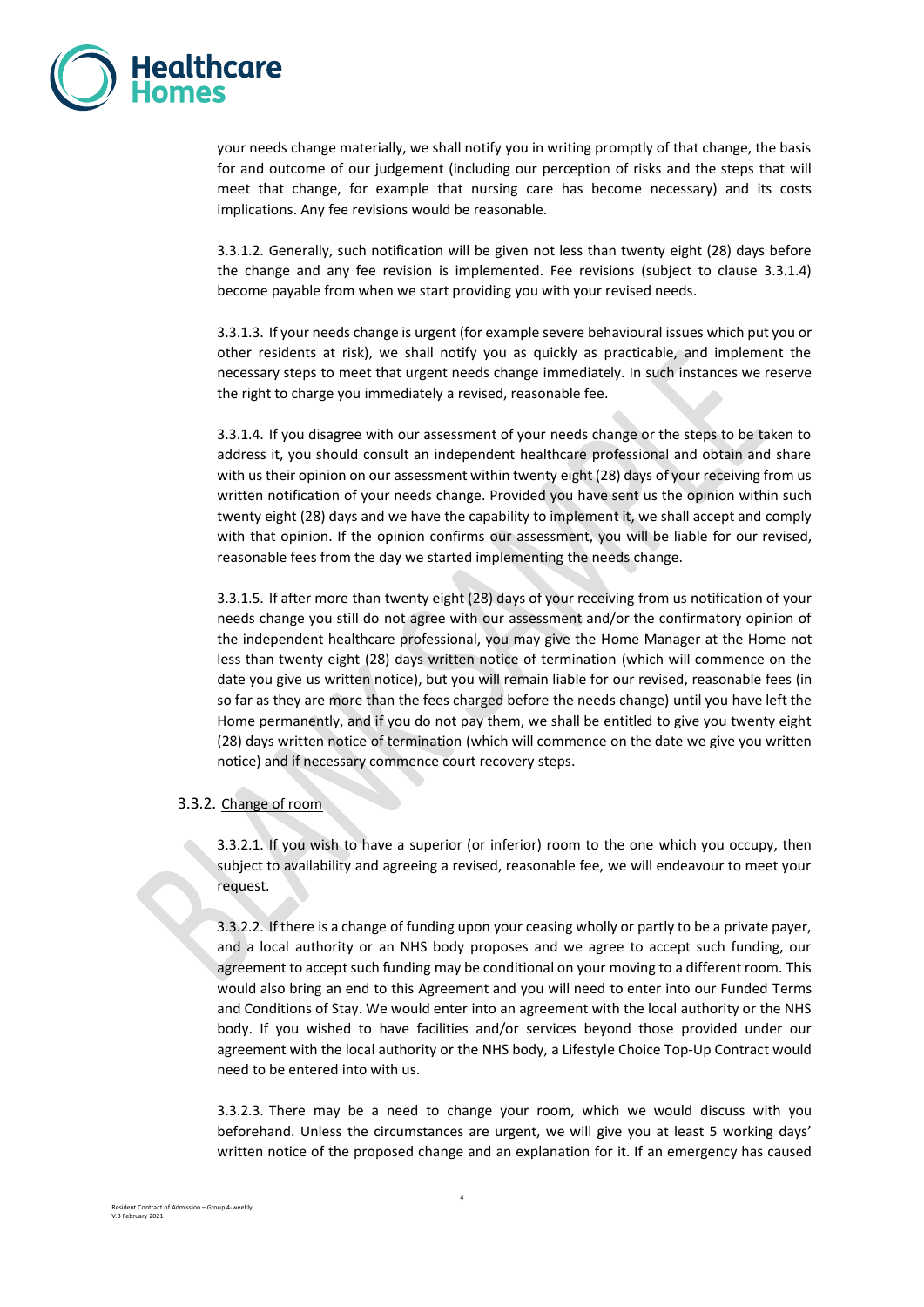

the relocation, once it ends, we will return you to your previous room once it is safe and practical for us to do so.

#### 3.3.3. Annual fee increase of 5.8%

3.3.3.1. This increase (referred to as the **'Fixed Increase'**) shall be applied each 1 April, subject to clauses 3.3.3.3 and 3.3.3.4 below. As an illustration, if you enter a home on 1 August 2020 at a weekly fee of £1,000, on 1 April 2021 the Fixed Increase would result in a revised fee of £1058.00.

3.3.3.2. The Fixed Increase is intended to cover readily predictable staffing costs increases such as staff and agency staff costs increases (including foreseeable increases in employer pension contributions and the National Living and Minimum Wage) and readily predictable running costs increases such as rent, rates, utility bills, insurance, heating, food, medical supplies, equipment and keeping the Home well maintained and in good order.

3.3.3.3. If your stay at the Home starts between 1 January and 31 March, the Fixed Increase will apply on the second 1 April of your residence, and not on the first. For example, if you are admitted on 1 January 2021 your first Fixed Increase would be applied on 1 April 2022.

3.3.3.4. You shall have the right to give the Home Manager at the Home not less than twenty eight (28) days written notice of termination, and provided that notice is given to us at least twenty eight (28) days before 31 March and you have also left the Home by then, you will not have to pay for the Fixed Increase applicable on 1 April of that year.

#### 3.3.4. Fee increase for unpredictable cost increases (referred to as '**Additional Increase**')

3.3.4.1. It is possible that actions are taken or caused by government or quasi governmental agencies (central or local) which have a significant and obvious impact on our costs, such as taxes or other levies, which are not readily predictable, and were therefore not taken into account when we calculated the Fixed Increase. Examples might include increases in employer pension contributions or in the National Living and Minimum Wage beyond the amount readily predictable or requirements for significant increases in staff qualification or staff to resident ratios which will have a significant impact on our costs.

3.3.4.2. If there are circumstances which give rise to an Additional Increase, you will receive written notice of it together with an explanation at least twelve (12) weeks prior to our implementing such Additional Increase. If you are not prepared to pay such Additional Increase, you shall have the right to give the Home Manager at the Home not less than twenty eight (28) days written notice of termination, and provided that notice is given to us at least twenty eight (28) days before that Additional Increase is due to be implemented and you have also left the Home by then, you will not have to pay such Additional Increase.

#### **4. Length of Agreement for Short Stay Residents and Overstay**

4.1. Subject to complying with the terms of this Agreement the Resident will be entitled to reside in the Home for the full period of the Short Stay set out in the Resident Admission Agreement but must vacate the Home at the end of that period. Any part of a day upon which you arrive or depart constitutes a full day's residence.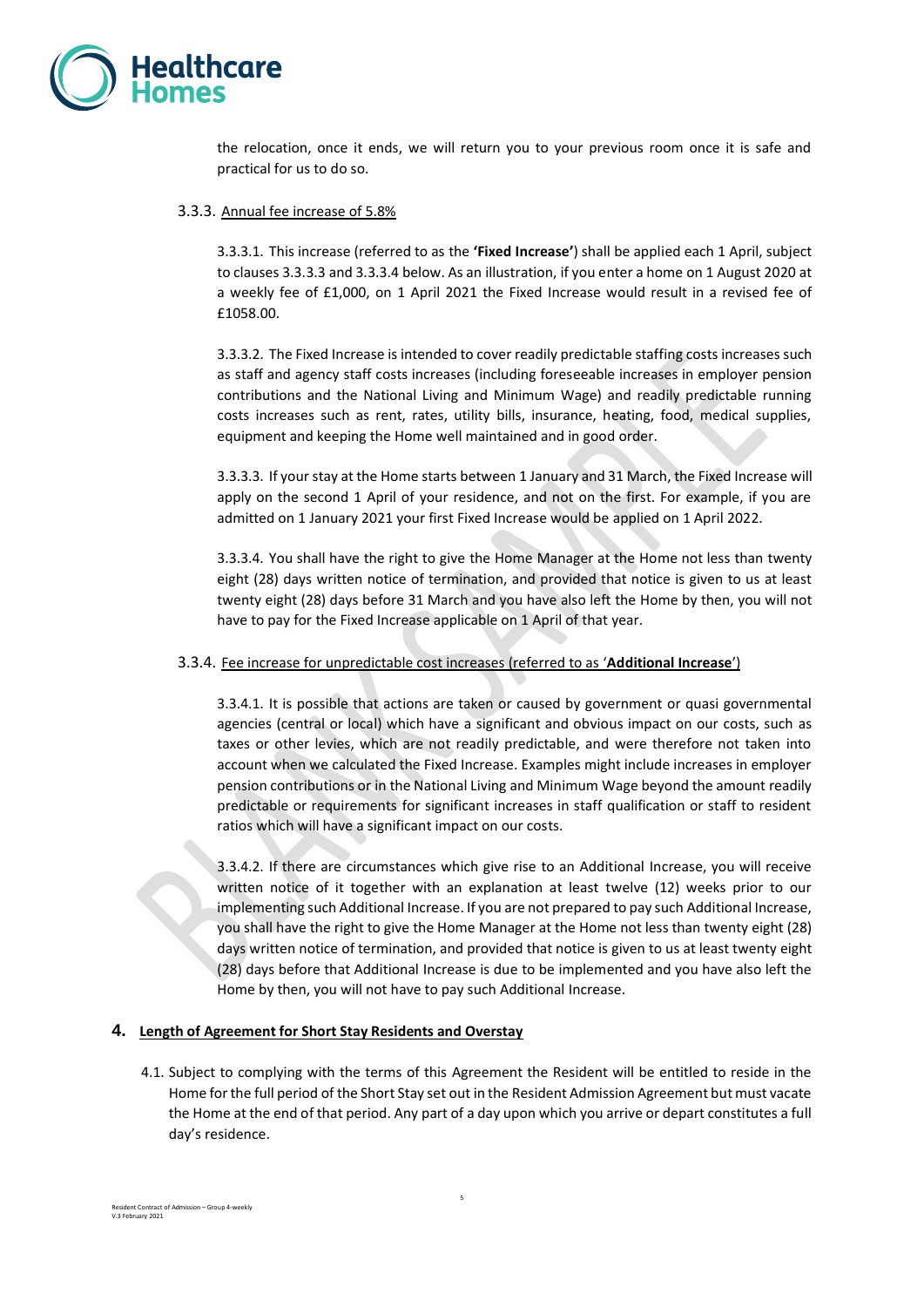

- 4.2. You may write to us to end your Short Stay at any time by sending or giving the Home Manager of the Home not less than seven (7) days written notice of termination (which will commence on the date you provide written notice).
- 4.3. We may write to you to end your Short Stay at any time by sending or giving to you not less than seven (7) days written notice of termination (which will commence on the date we provide written notice) if:
	- 4.3.1. Having consulted with you and or those at an appropriate external health care agency (for example a community nurse, GP or social worker) in our reasonable opinion we are unable to provide the degree of care and or nursing to meet your assessed needs; or
	- 4.3.2. In our reasonable opinion there are circumstances or behaviour which despite any consultation and management efforts are seriously detrimental to the welfare of other residents or to the conduct of the Home.
- 4.4. At the end of any Short Stay termination notice period the Resident's licence to occupy their room ceases, and the Resident shall leave the Home taking with them all belongings and any furniture the Resident brought with them.
- 4.5. If you overstay your Short Stay period, until you leave the Home or enter into a further agreement with us, you shall continue to be liable to us at the Gross Daily fee set out in the Resident Admission Agreement and in all other respects your continued residence will be subject to these Resident Admission Agreement terms which are applicable to Long Stay Residents.

#### **5. Fees for Short Stay Residents and Circumstances where some of the Fee you have paid may be Refunded**

- 5.1. The period of the Short Stay will be set out in the Resident Admission Agreement along with the associated fee for such stay, calculated at a daily rate. The Short Stay fee must be paid to us in full in cleared funds prior to admission.
- 5.2. In the event of your death during the Short Stay period set out in this Agreement, taking account of the provisions of clause [13](#page-10-0) there may be due to your estate a pro rata refund of the fee you have paid.
- 5.3. In the event that you are in hospital during a Short Stay or you are otherwise absent from the Home, calculated from the eighth day of your absence until the earlier of the day you return to the Home, or if you do not return to the Home, the end of your Short Stay period a 10% discount will be applied pro rata to the fee you have paid, and will be refunded to you. This 10% discount represents our savings arising from your absence, primarily in relation to food, heating, lighting and laundry. If it is clear that you will not be returning to the Home or, after consultation with you, it is agreed that you will not be returning to your room, the Short Stay fee that you have paid will be refunded pro rata if and to the extent that your room is occupied by another Resident at any time during the remainder of the Short Stay period.
- 5.4. You may be due a pro rata refund of the payment made to us:
	- 5.4.1. If you have given us notice under clause 4.2 above calculated by reference to the end of the notice period; or
	- 5.4.2. If we have given you notice under clause 4.3 above calculated by reference to the end of the notice period; and/or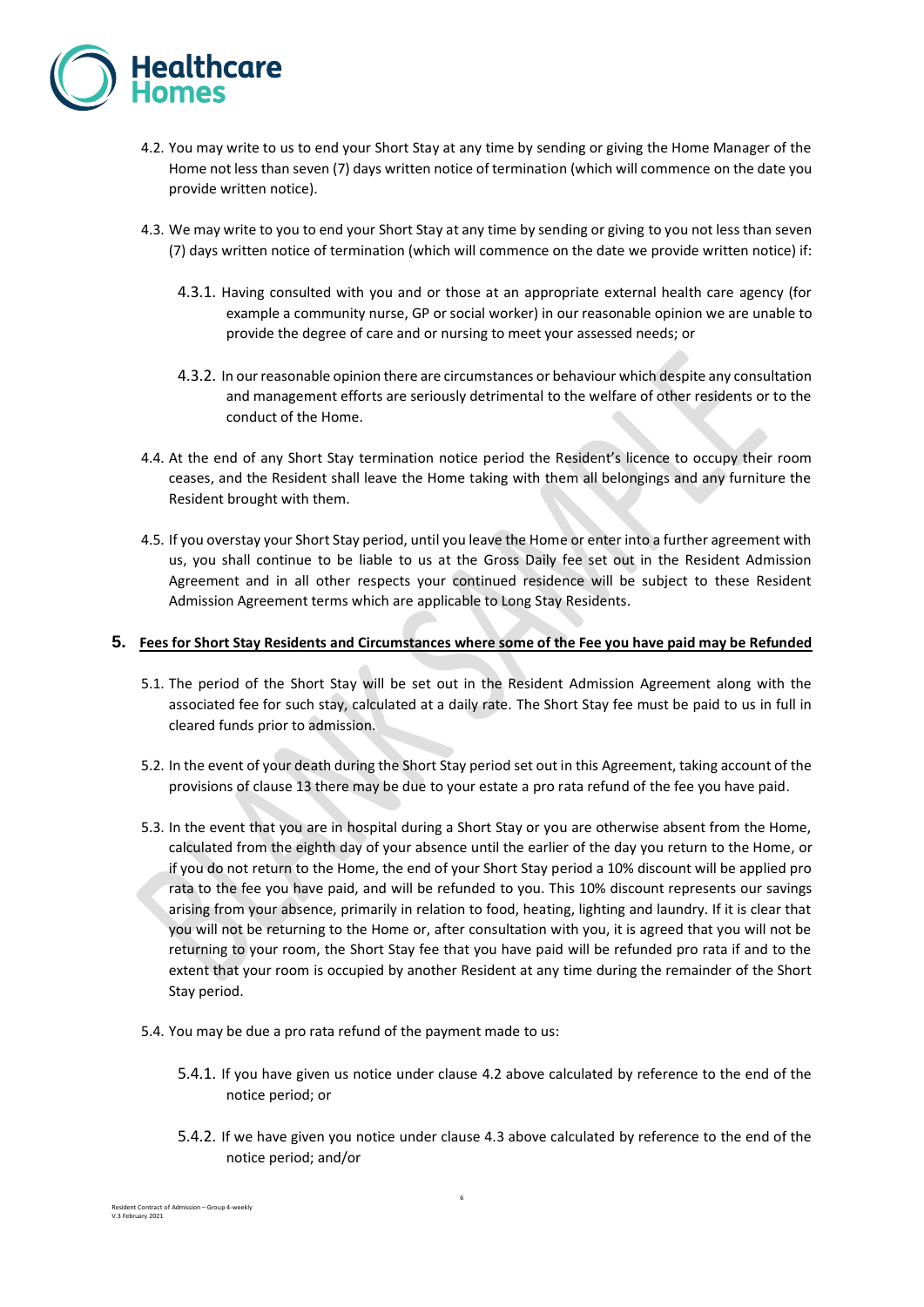

5.4.3. If your room is occupied by a new resident after notice under clause 4.2 or clause 4.3 has been given, and before the end of the notice period your room is occupied by a new resident, calculated by reference to the period between such new occupation and the end of such notice period.

## **6. Fees for Long Stay Residents**

- 6.1. The weekly fees for your stay as a Long Stay Resident are shown in the Resident Admission Agreement and are payable in advance as follows. The first payment shall be due no later than the day of admission and shall cover the period up to the end of the first 4-weeks (i.e., 28 days) stay starting with the day of admission. Thereafter, we will invoice you 4-weekly in advance for your stay at the Home. You must pay the fees payable and due for each 4-week period by no later than the first day of each 4-week cycle.
- 6.2. If on admission it has already been confirmed to us by the relevant NHS Clinical Commissioning Group ('**CCG**') that you have eligibility for Funded Nursing Care ('**FNC**'), we shall collect fees net of FNC. If FNC eligibility has not been confirmed by the CCG at the time of your admission, or if at a later date during your residence you become eligible for FNC; once we have confirmation and details of your FNC entitlement from the CCG (which we will confirm to you) we will adjust your account accordingly so that you are only charged net of FNC. You will also be notified as soon as reasonably practical if FNC ceases or the amount of FNC we receive changes, and the consequential adjustment to the net amount you pay. If there is disagreement between you and us about whether the decision of a CCG about your FNC eligibility involves a change in your needs, clauses 3.3.1.4 and 3.3.1.5 shall apply.
- 6.3. Subject to clause [13,](#page-10-0) where the Resident is absent from the Home, fees shall remain payable for the period of absence as follows:
	- 6.3.1. For the first seven (7) days 100%; and
	- 6.3.2. From the eighth (8) day and for the following 5 weeks 90% (i.e., a discount of 10% representing our savings arising from your absence, primarily in relation to food, heating, lighting and laundry).
	- 6.3.3. We shall endeavour to consult with you about your return to your room, but if it remains empty after this 6 week period, we reserve the right to terminate this Agreement by giving you twenty eight (28) days written notice. The 10% discount set out at clause 6.3.2 above will be applied during any such twenty eight (28) days written notice period. We will not charge you if and to the extent that FNC is withdrawn or reduced during your absence and if your room is occupied by a new resident during such termination notice period, your fees liability will be adjusted appropriately.

#### **7. What your Fees include**

- <span id="page-6-0"></span>7.1. Where possible the room allocated upon admission to the Home will remain your room. Clause 3.3.2 deals with a change of room and any associated fee adjustments.
- 7.2. The fees charged by us include the costs we incur in staffing the Home on a 24-hour basis to provide care (and nursing, where applicable) and support services in accordance with your assessed needs. This includes: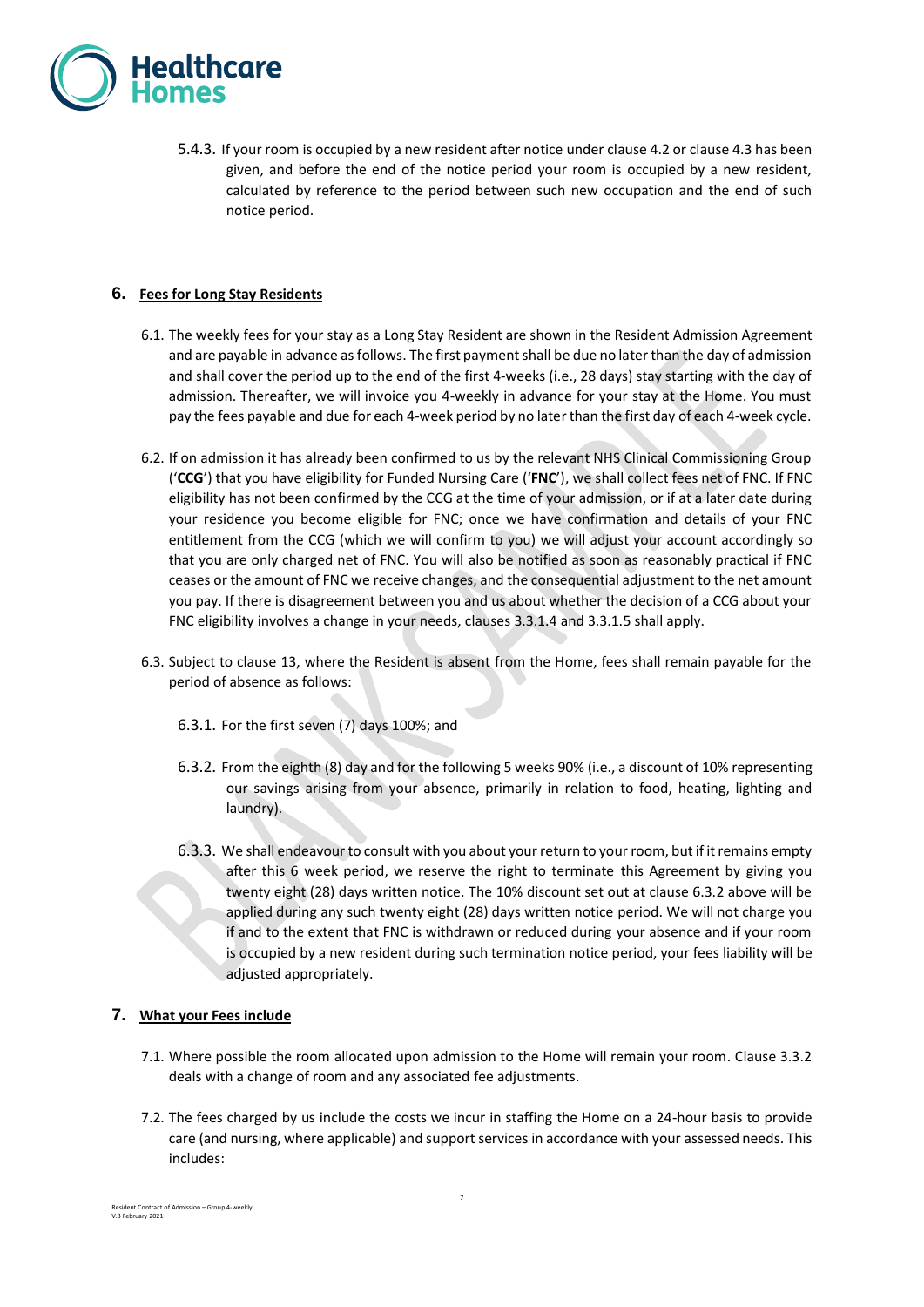

- 7.2.1. Your right to use the room allocated to you, or such other room as we may determine from time to time;
- 7.2.2. Such food and drink as is normally required by a resident of the Home and will include breakfast, dinner and supper with a reasonable choice of menus (including special diets), along with the reasonable provision of snacks throughout the day;
- 7.2.3. Heating and lighting;
- 7.2.4. Cleaning of rooms;
- 7.2.5. Periodic decorating of the Resident's room;
- 7.2.6. The provision of appropriately trained staff on a 24-hour basis;
- 7.2.7. Laundering of bed linen and personal items not requiring dry cleaning or specialist washing;
- 7.2.8. The residential (and nursing, if appropriate) care recorded in your Care Plan as meeting your assessed needs and which comprises your care (and, if applicable, nursing) package.

#### **8. What your fees do not include**

- 8.1. Your fees do not cover anything not included in clause [6.3.3,](#page-6-0) for example, but not limited to:
	- 8.1.1. The costs of newspapers and periodicals, hairdressing, toiletries, dry cleaning, chiropody, treatment by dentists or opticians, or the purchase of clothing and personal effects.
	- 8.1.2. We are not obliged to provide an escort for any external scheduled appointments or emergency attendances. However, if we do provide an escort for such appointments, we will charge a reasonable escort duty fee at an hourly rate which will reflect the level of experience and qualification of the person(s) providing the escort. Except in urgent cases we shall notify you of the identity of the escort(s) and their hourly rate beforehand.
	- 8.1.3. Any damage that you or a visitor of yours causes to the Home (including equipment and your room) over and above that which would be expected to be caused by usual wear and tear, the cost of which you will reimburse us.
- 8.2. We shall invoice you regularly for any such additional costs and fees, which shall be paid by you within the latter of seven (7) days of your receipt of our invoice or any later payment date stipulated in the invoice. We may ask you to provide us a reasonable amount on account of such additional costs and fees, and in that event you ought to comply with such a request within seven (7) days of our making it, failing which we reserve the right to cease providing or arranging for the provision of such goods or services. There will be kept at the Home a record of the preceding twelve (12) months additional costs and fees (including where received by us invoices for goods or services provided by third party suppliers) and upon request there will be made available by the Home a statement of any monies which we have received on account and their application.

#### **9. Funding Arrangements (only applicable for Long Stay Residents)**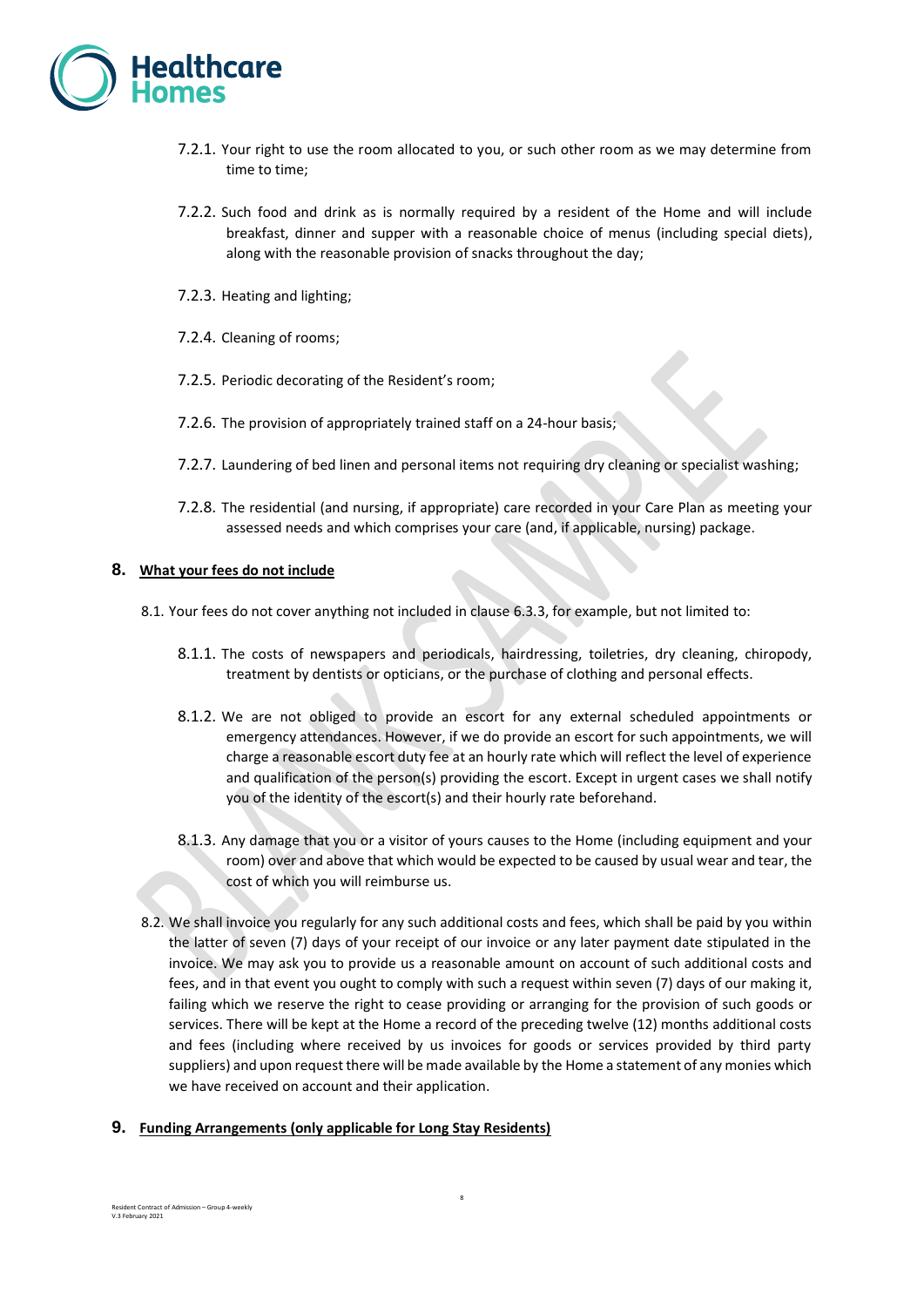

- 9.1. You and any Guarantor promise that there are readily accessible funds sufficient to pay for your care for at least 2 years from the date of admission to one of our care homes. We have asked you and any Guarantor to provide us with information to evidence such sufficiency which ought to be provided prior to your admission to the Home. These are important factors in our agreeing to admit you into the Home.
- 9.2. We may also ask you and any Guarantor once a year to provide reasonable financial information to evidence your ongoing ability to self-fund. You and any Guarantor ought to provide us with the financial information we request within twenty eight (28) days of our request being made.
- 9.3. Where the Resident or Guarantor becomes aware that the Resident's available assets, or in the case of a Guarantor their own assets, total less than six (6) months worth of total fees payable under this Agreement, they should contact the Home Manager to discuss their options regarding future payment, funding options and continued residence in the Home.
- 9.4. Where there is a proposal that the Resident's funding status might alter through the provision of NHS Continuing Healthcare or local authority funding, the Home Manager at the Home should be informed immediately of any such proposals by the Resident or Guarantor. We shall work with you, such authorities and anyone who might top-up any shortfall between fees offered by a CCG for NHS Continuing Healthcare or by a local authority and our required weekly fee, and endeavour to agree terms with them by which you are able stay at the Home despite a change of funding, but we cannot guarantee the outcome of such discussions, and you may be required to leave the Home. If those discussions are successful, new contracts ought to be entered into with such CCG or local authority (and, if applicable, any top-up payer), and this Agreement will come to an end from the date the local authority or CCG agrees to pay us for your continued stay at the Home.

## **10. Trial Period for Long Stay Residents**

- 10.1. The first four (4) weeks of your stay in the Home is a trial period during which time either we or you can terminate this Agreement by giving the other party seven (7) days written notice of their intention to terminate, which will commence on the date notice is given. Your notice should be given in writing to the Manager at the Home. We will only give you notice if we have good reason, such as behaviour which puts you or others at risk or because we cannot meet your care or nursing needs.
- 10.2. If your room is occupied by a new resident after such termination but before the end of the trial period, we will refund you a proportion of the advance payment made to us which is attributable to the period of such occupation.

#### **11. Our rights to end this Agreement (only applicable for Long Stay Residents)**

- 11.1. We may write to you to end this Agreement by providing you with not less than twenty eight (28) days prior notice (which will commence on the date notice is given) if:
	- 11.1.1. Any amount lawfully due to us is not paid within thirty (30) days of our written request for such payment and no realistic proposals have been made for such payment and for payment of the further sums that will have fallen due by the end of the thirty (30) days written request period; or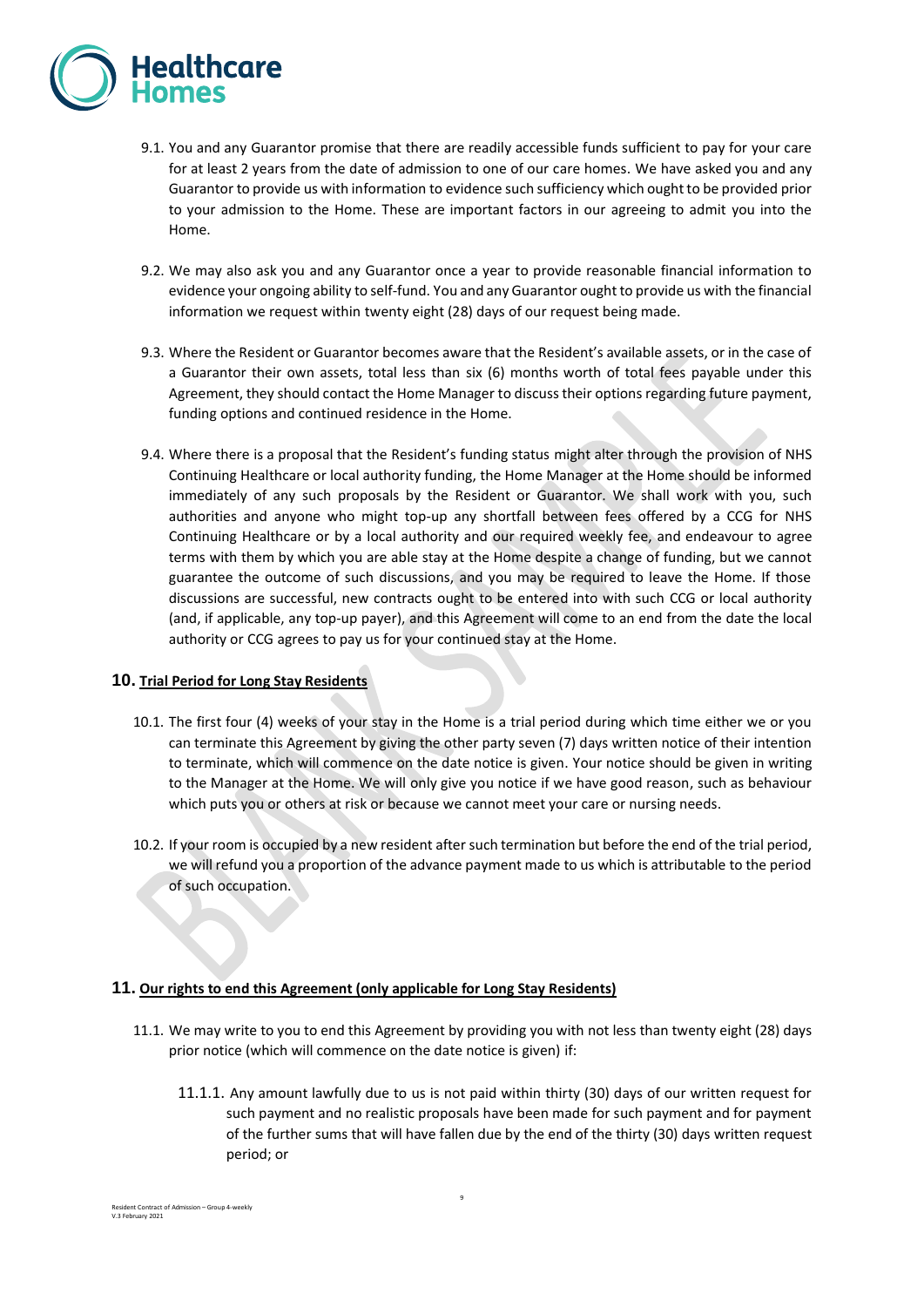

- 11.1.2. In accordance with clause 3.3.1.5; or
- 11.1.3. The circumstances in clause 6.3.3 apply; or
- 11.1.4. If there is a proposed switch of funding (see clause 9.4) to which we do not agree; or
- 11.1.5. Having consulted with you and or those at an appropriate external health care agency (for example a community nurse, GP or social worker) in our reasonable opinion we are unable to provide the degree of care and or nursing to meet your assessed needs; or
- 11.1.6. Following any other material breach by you of this Agreement, if such material breach continues for twenty-eight (28) days after a request in writing from us to you requesting the breach be remedied.
- 11.2. We may end this Agreement at any time by providing you with immediate written notice (or notice of such length which is in our view appropriate) if in our reasonable opinion there are circumstances or behaviour which despite any consultation and management efforts are seriously detrimental to the welfare of other residents or to the conduct of the Home.
- 11.3. You may appeal any decision to issue a termination notice to the Regional Director responsible for the Home (whose details will be available from the Home) within seven (7) days of your receiving the termination notice from us.
- 11.4. At the end of any termination notice period the Resident's licence to occupy their room ceases, and the Resident shall leave the Home taking with them all belongings and any furniture the Resident brought with them, and calculated to the later date of the end of the termination period and the day the Resident leaves the Home, all amounts lawfully due to the Company or the Resident which have not yet been paid must be paid.

#### **12. Your rights to end this Agreement (only applicable for Long Stay Residents)**

- 12.1. You may write to us to end this Agreement at any time by sending or giving the Home Manager of the Home:
	- 12.1.1. not less than twenty-eight (28) days written notice of termination (which will commence on the date you provide written notice); or
	- 12.1.2. not less than seven (7) days written notice (which will commence on the date you provide written notice) following any material breach by us of the Agreement, providing such material breach continues for twenty-eight (28) days after a request in writing from you to us asking for the breach to be remedied; or
	- 12.1.3. in accordance with any of clauses 3.3.1.5, 3.3.3.4 or 3.3.4.2.
- 12.2. At the end of any termination notice period the Resident's licence to occupy their room ceases, and the Resident shall leave the Home taking with them all belongings and any furniture the Resident brought with them, and calculated to the later date of the end of the termination period and the day the Resident leaves the Home, all amounts lawfully due to the Company or the Resident which have not yet been paid must be paid.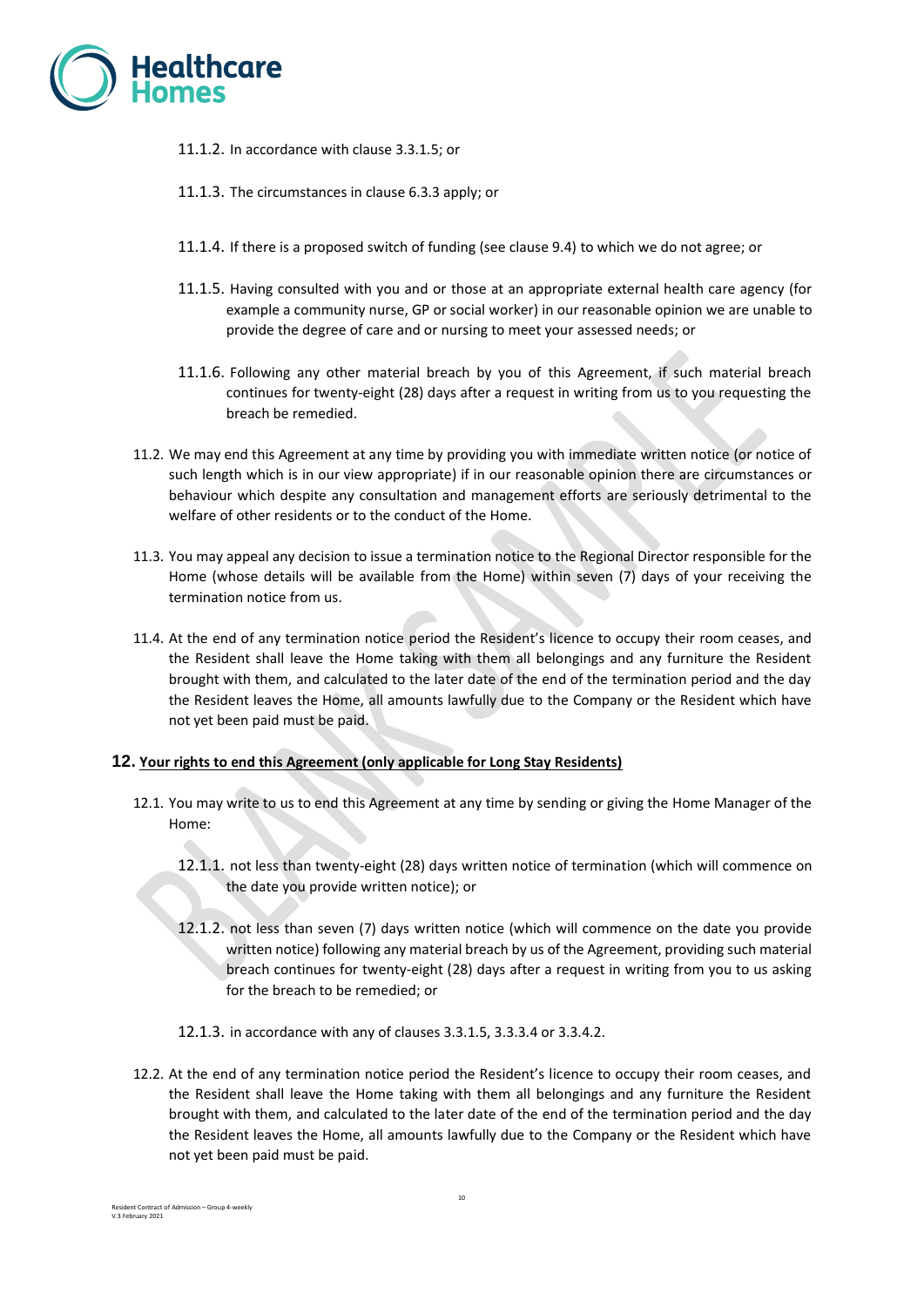

#### **13. Termination of Long Stay Residents Agreement outside of the Control of either Party**

- <span id="page-10-0"></span>13.1. Except for those terms intended to have continuing effect, this Agreement will terminate immediately upon the death of the Resident. If this happens, this Agreement will be deemed to have been terminated at midnight on the date of death and the Home will charge to the Resident's estate three (3) day's fees (calculated from the day after the Resident's death) pending clearance of the Resident's room (and additional sums in the circumstances set out at clause 14). If we receive any FNC contributions for any nursing care prior to death, we shall credit the Resident's account accordingly.
- 13.2. Any refund of fees or cash we hold will be paid to your estate and any outstanding fees, or other costs or charges due to the Company, together with any interest properly due, shall be paid by your estate or (if there is one) Guarantor.

## **14. Other Effects of Termination - Charges if your Room is not Cleared - and Sale and Disposal of your Belongings and any Furniture**

- 14.1. If the room is not cleared of all of your possessions within three (3) days of this Agreement terminating in accordance with clause 11 or 12 and you have not taken all your belongings and any furniture with you, we reserve the right to charge an additional fee equal to the daily rate for a maximum of ten (10) days.
- 14.2. In the event of your death, if the room is not cleared of all of your belongings and any furniture within three (3) days of this Agreement terminating in accordance with clause [13,](#page-10-0) we reserve the right to charge an additional fee equal to the daily rate for a further seven (7) days. Those representing your estate may ask us to extend such period, and provided there is no new occupation of the room and satisfactory arrangements are reached for the payment of continuing daily fees, we shall not object to such a request.
- 14.3. If by the end of the ten (10) days set out in clause 14.1 or the ten (10) days (or more if so requested and agreed) set out in clause 14.2 all of your belongings and any furniture are not cleared, we reserve the right to remove and, where possible, store them at the Home. If it is not possible to store all or some of them at the Home, we may have to store them elsewhere. We shall have the right to charge our reasonable costs of removal and storage, with removal and storage costs calculated at the rate of a reputable storage company.
- 14.4. If any of your belongings and furniture have not been collected at the end of (as the case may be) the period set out at clause 14.1 or the period set out at or agreed in accordance with clause 14.2, we shall have the right to give you or those representing your estate not less than fourteen (14) days written notice before we dispose or sell them. If any of them are of significant money value, we shall try and sell them at a reasonable price. If there is a sale, after deducting our reasonable costs and expenses incurred in such sale, we shall within twenty eight (28) days of sale account to you or your estate for any net sales proceeds.

#### **15. Visitors Policy**

15.1. If we have reasonable grounds to suppose that a visitor is an immediate, significant risk to the welfare of any resident, other visitor or member of staff, we have the right to require them to leave the Home immediately. In instances of lesser risk, we shall endeavour to discuss with the visitor and the resident they are visiting our views of their conduct and any conditions for further visits. If we believe the visitor poses a significant risk to any resident, visitor or staff, we may inform them that they are not permitted to attend the Home for such period as is reasonable. They or the resident whom they wish to visit can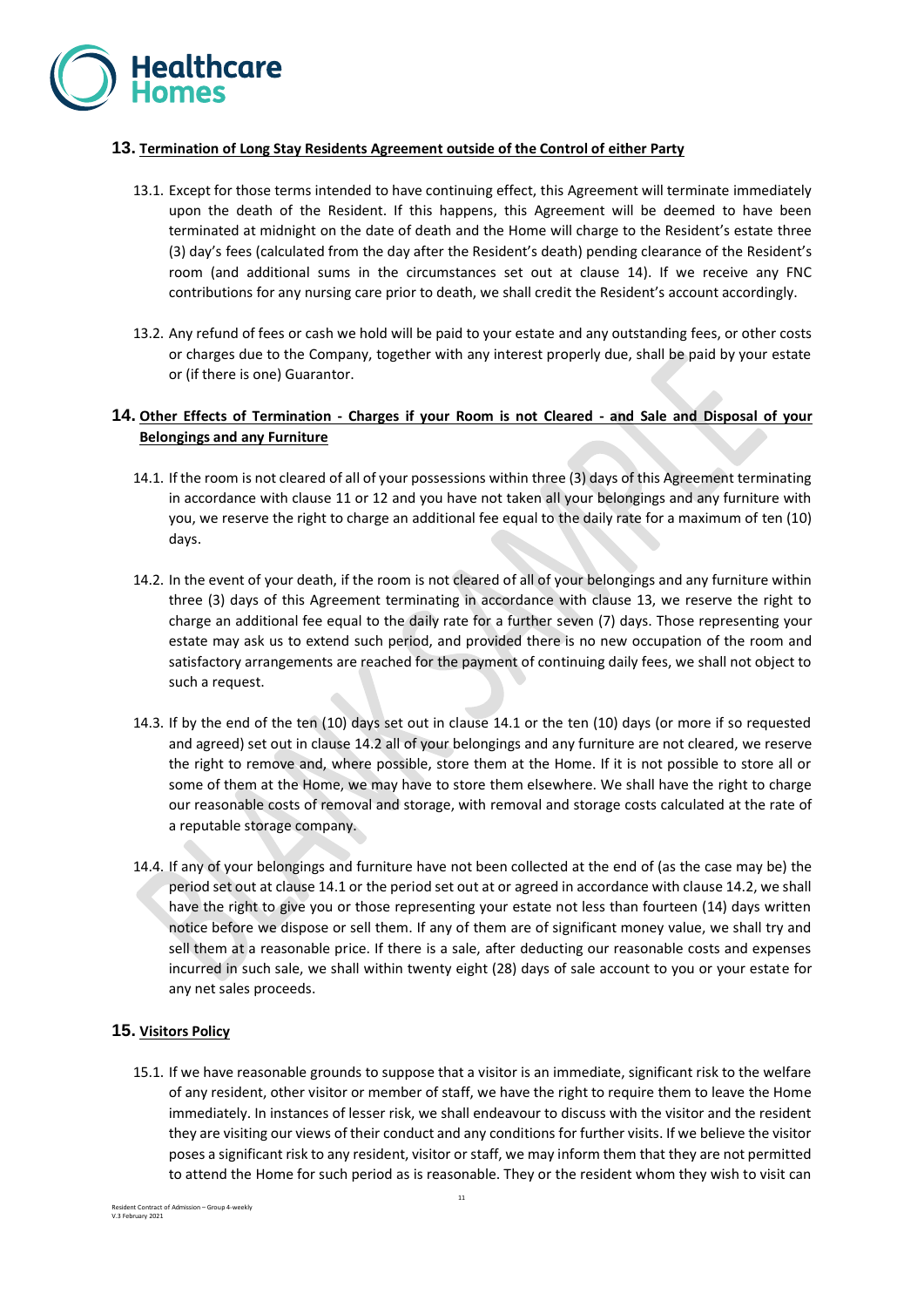

ask that the Home Manager of the Home review the decision to prevent attendance at the Home or any conditions imposed on any future visits and if dissatisfied with such review, may appeal it to the Regional Director responsible for the Home, whose details are available from the Home.

### **16. Interest and Recoverable Costs**

16.1. Any amount due within the Terms of this Agreement that is not paid to the Company on its due date will bear interest from the due date to the date of actual payment (calculated on a daily basis) at the rate of 3% above the base lending rate of the NatWest Bank. This interest, which shall compensate us for our being unable to use of the monies you have failed to pay, shall accrue on a daily basis from the due date until the date of actual payment of the overdue amount, whether before or after judgment. You must pay us interest together with any overdue amount along with all reasonable legal fees, costs and expenses incurred in recovering such overdue amount.

### **17. Insurance**

17.1. You are responsible for insuring to full replacement value all personal furniture and belongings brought in to the Home. The Home shall not be responsible in any way unless the Home has been negligent, fraudulent or breached this Agreement in respect of your belongings. The Resident must not keep large sums of cash or valuable items in his/ her room and, if the Resident does so, it will be at the Resident's risk and the Company shall have no liability for loss of any such cash or valuables. Sums may be deposited in the Home's safe subject to the maximum permitted by our existing insurance policy of £100.

#### **18. Our Right to alter this Agreement**

18.1. The Company shall have the right to vary the Terms and Conditions of this Agreement from time to time to ensure the Company is able to deliver safe, effective and efficient care services in line with changing needs of residents, or to adapt to new or changed legislation or regulatory rules. Variations will be notified in writing at least twenty eight (28) days in advance and will take effect from the date stated in the notice.

#### **19. Liability**

- 19.1. Nothing in these Terms and Conditions shall exclude or limit liability for death or personal injury resulting from the negligence of the Company, or its employees or agents or breach of statutory duties relating to providing you with goods, products or services or any fraud or fraudulent misrepresentation.
- 19.2. The Company shall not be liable to the Resident or any Guarantor for any loss or damage that is not foreseeable. Loss or damage is 'foreseeable' if it is an obvious consequence of our breach or it is being contemplated by you and us at the time this Agreement is entered in to.
- 19.3. Our total liability to you in respect of any loss of or damage to your belongings shall be limited to £2,500 for any one incident.

## **20. Data Protection**

20.1. We will only use your personal information in accordance with the laws that are in force in England, the full details are as set out in our Privacy Policy. You can find our Privacy Policy on our website: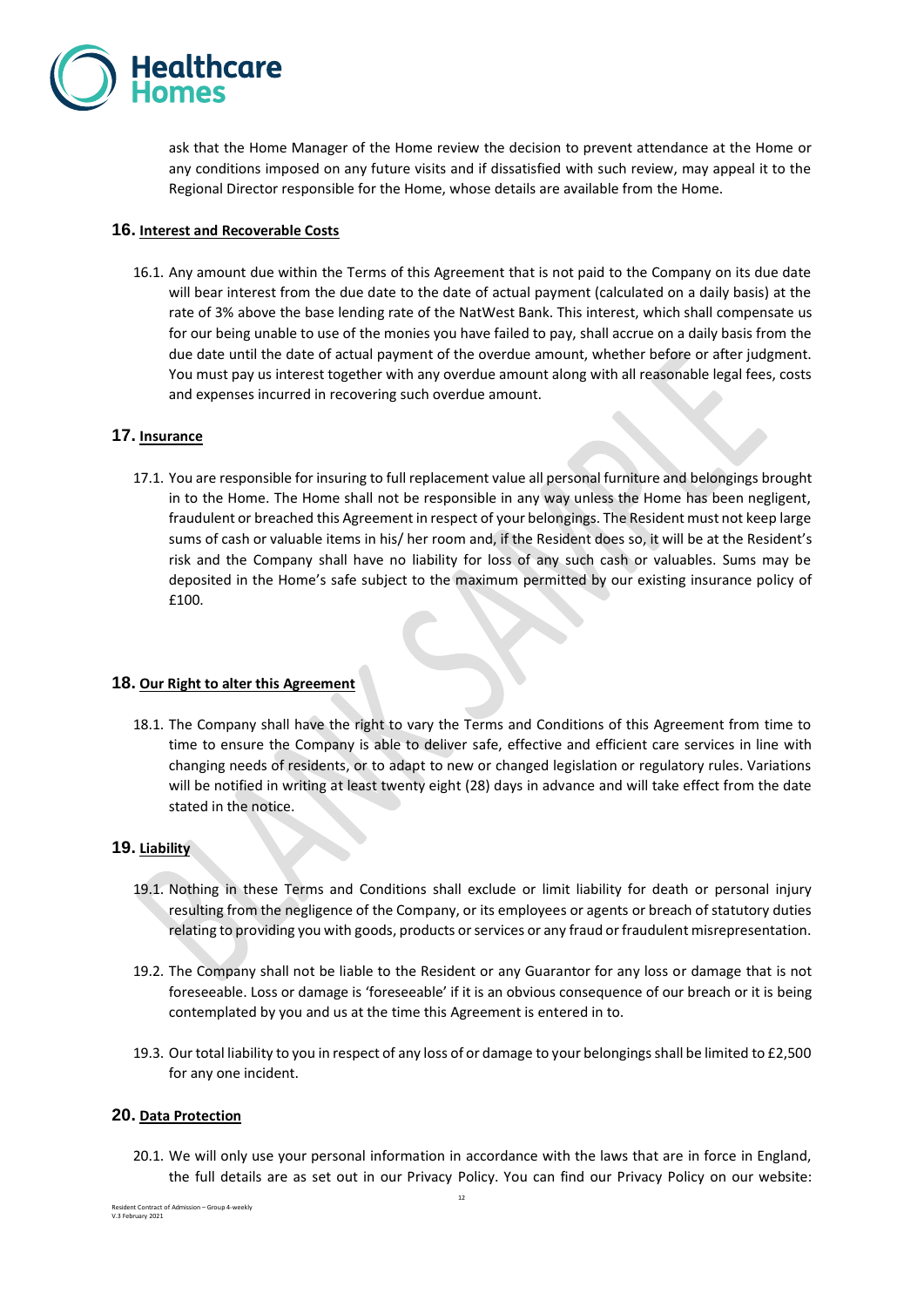

[www.healthcarehomes.co.uk/privacy-notice/](http://www.healthcarehomes.co.uk/privacy-notice/) or it will be supplied to you if you ask the Home Manager at the Home.

### **21. Complaints**

21.1. If you have a query or complaint, we will be pleased to help. Our complaints procedure is to be found on our website: www.healthcarehomes.co.uk or it will be supplied to you if you ask the Home Manager at the Home. It also sets out how you can refer your complaint to the Care Quality Commission or contact the Local Government Ombudsman. You can also report any complaint about abuse or alleged abuse to us and/or the local authority safeguarding team. Independent of your complaints rights you have legal rights in relation to our providing our services with reasonable skill and care and complying with our obligations under this Agreement. Advice about your legal rights can be obtained from the Citizens Advice Bureau or Trading Standards.

#### **22. Governing Law**

22.1. This Agreement shall be governed by and construed in accordance with English Law and the parties submit to the jurisdiction of the English Courts.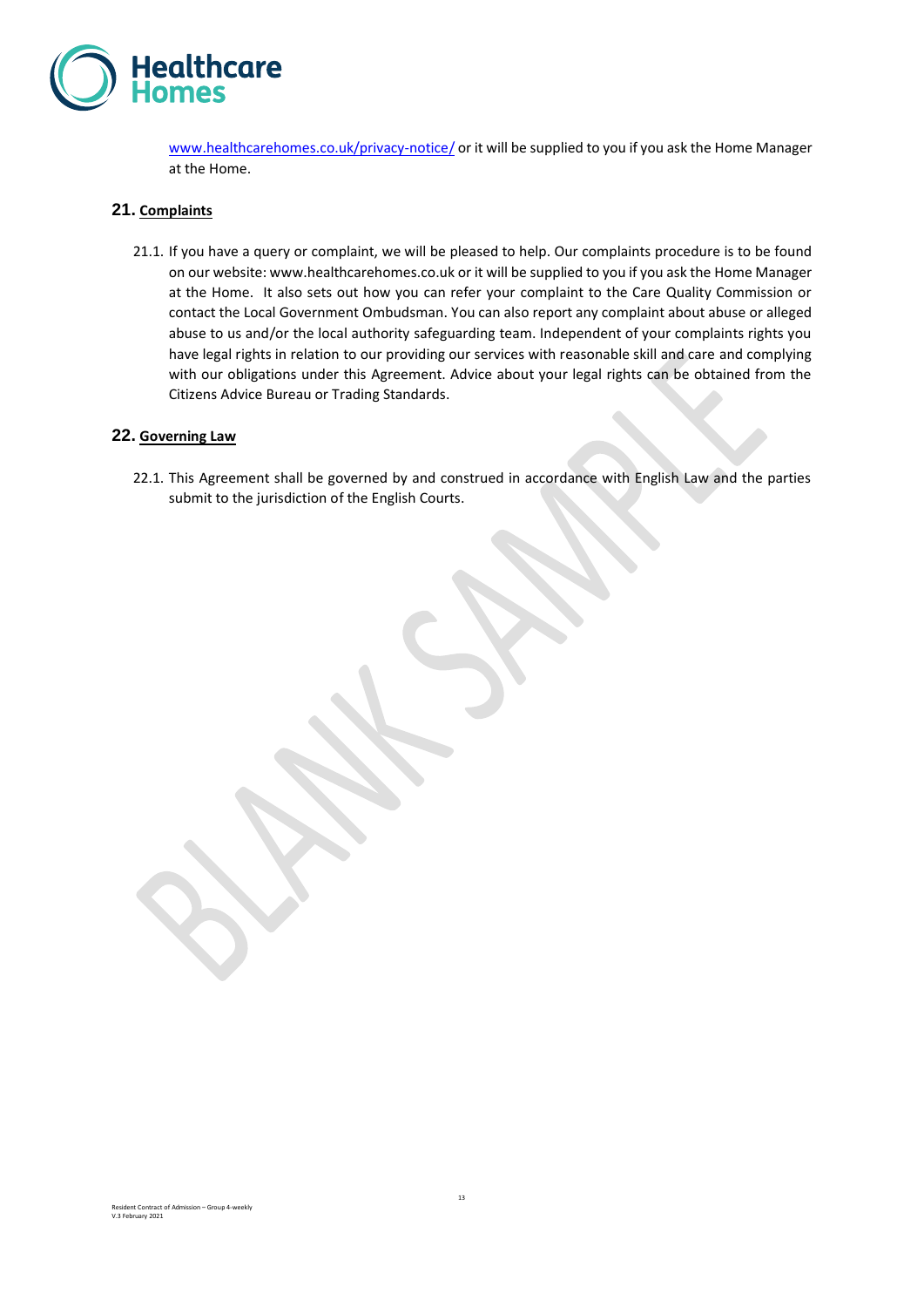

#### **Resident Admission Agreement**

……………………………………………………………………………………………………………………………………………………………………

- 1. Resident Name: ……………………………………………
- 2. Mr/Mrs/Miss/Ms/Dr/Rev/ Other
- 3. Date of Birth: ……………………………………
- 4. Care Home Name: ………………………………………………
- 5. Address:

…………………………………………

- 6. Date of Admission: ………………………………
- 7. Room Number: ………………….
- 8. Type of Care: Nursing/ Residential details of which are set out in your Care Plan
- 9. Duration of Stay: *(Indicate as applicable)*

Long Stay

Short Stay (fixed period, normally of no more than 28 days. Complete below)

- 10. Number of days for Short Stay: …………….
- 11. End date of Short Stay: …………………
- 12. Gross weekly fee (including FNC, where applicable) £………………… Any FNC (only applicable if FNC eligibility is confirmed) £………………… Gross Daily fee (Short Stay) £ …………………
- 13. Fixed Increase of 5.8% on each 1 April (clause 3.3.3.1) applicable to Long Stay Residents. Generally, additional costs and expenses are payable within 7 days of your receipt of our invoice (clause 8.2).
- 14. I confirm that I have received a copy of the Terms and Conditions and the Residents Admission Agreement which constitute this Agreement and agree to the terms and conditions contained within them. I undertake to pay the sums due to Healthcare Homes Group Limited on the due dates.

Capacity in which signing *(Indicate as applicable)* Resident Financial and Property Power of Attorney Deputy

Signature: ……………………………………… (please add name and address overleaf)